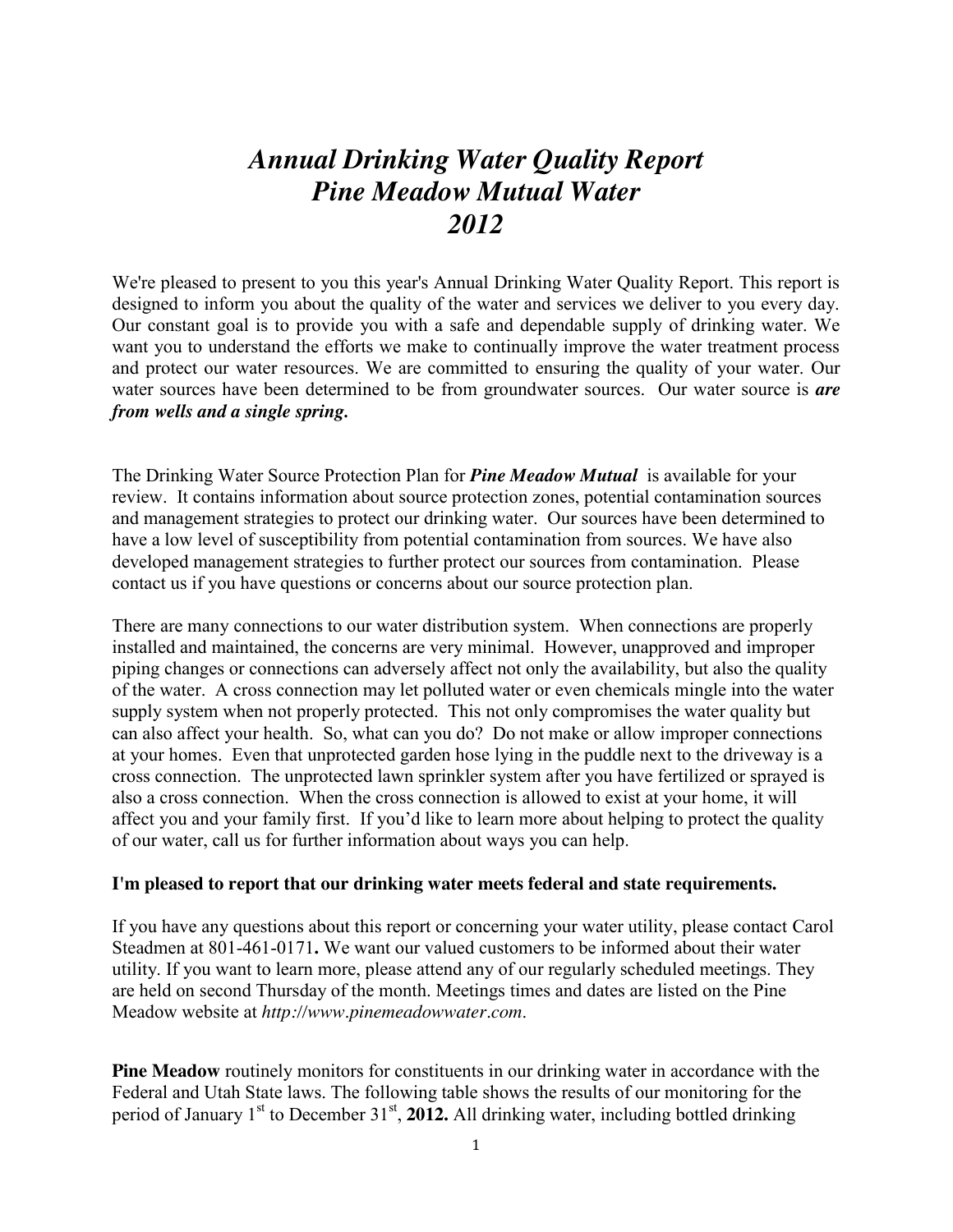water, may be reasonably expected to contain at least small amounts of some constituents. It's important to remember that the presence of these constituents does not necessarily pose a health risk.

In the following table you will find many terms and abbreviations you might not be familiar with. To help you better understand these terms we've provided the following definitions:

*Non-Detects (ND)* - laboratory analysis indicates that the constituent is not present.

*ND/Low - High -* For water systems that have multiple sources of water, the Utah Division of Drinking Water has given water systems the option of listing the test results of the constituents in one table, instead of multiple tables. To accomplish this, the lowest and highest values detected in the multiple sources are recorded in the same space in the report table.

*Parts per million (ppm) or Milligrams per liter (mg/l)* - one part per million corresponds to one minute in two years or a single penny in \$10,000.

*Parts per billion (ppb) or Micrograms per liter (ug/l)* - one part per billion corresponds to one minute in 2,000 years, or a single penny in \$10,000,000.

*Parts per trillion (ppt) or Nanograms per liter (nanograms/l)* - one part per trillion corresponds to one minute in  $2,000,000$  years, or a single penny in  $$10,000,000,000$ .

*Parts per quadrillion (ppq) or Picograms per liter (picograms/l)* - one part per quadrillion corresponds to one minute in 2,000,000,000 years or one penny in \$10,000,000,000,000.

*Picocuries per liter (pCi/L)* - picocuries per liter is a measure of the radioactivity in water.

*Millirems per year (mrem/yr)* - measure of radiation absorbed by the body.

*Million Fibers per Liter (MFL)* - million fibers per liter is a measure of the presence of asbestos fibers that are longer than 10 micrometers.

*Nephelometric Turbidity Unit (NTU)* - nephelometric turbidity unit is a measure of the clarity of water. Turbidity in excess of 5 NTU is just noticeable to the average person.

*Action Level (AL)* - the concentration of a contaminant which, if exceeded, triggers treatment or other requirements which a water system must follow.

*Treatment Technique (TT)* - A treatment technique is a required process intended to reduce the level of a contaminant in drinking water.

*Maximum Contaminant Level (MCL)* - The "Maximum Allowed" (MCL) is the highest level of a contaminant that is allowed in drinking water. MCLs are set as close to the MCLGs as feasible using the best available treatment technology.

*Maximum Contaminant Level Goal (MCLG)* - The "Goal"(MCLG) is the level of a contaminant in drinking water below which there is no known or expected risk to health.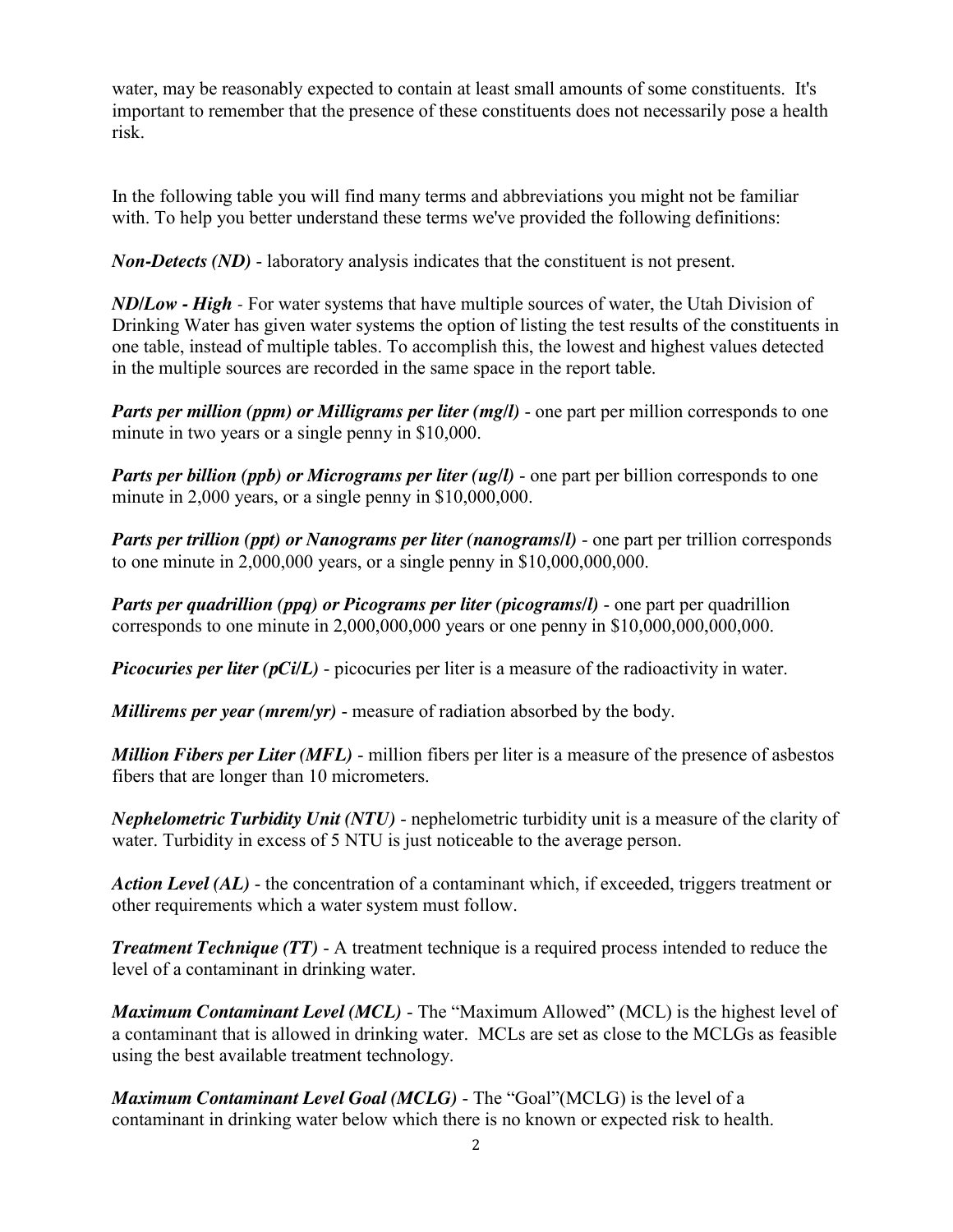MCLGs allow for a margin of safety.

*Maximum Residual Disinfectant Level (MRDL)* - The highest level of a disinfectant allowed in drinking water. There is convincing evidence that addition of a disinfectant is necessary for control of microbial contaminants.

*Maximum Residual Disinfectant Level Goal (MRDLG)* - The level of a drinking water disinfectant below which there is no known or expected risk to health. MRDLGs do not reflect the benefits of the use of disinfectants to control microbial contaminants.

*Date*- Because of required sampling time frames i.e. yearly, 3 years, 4 years and 6 years, sampling dates may seem out-dated.

| <b>TEST RESULTS</b>                                                          |                  |                                      |                     |                    |                 |                 |                                                                                                                                       |
|------------------------------------------------------------------------------|------------------|--------------------------------------|---------------------|--------------------|-----------------|-----------------|---------------------------------------------------------------------------------------------------------------------------------------|
| Contaminant                                                                  | Violation<br>Y/N | Level<br>Detected<br>ND/Low-<br>High | Unit<br>Measurement | <b>MCLG</b>        | $\rm MCL$       | Date<br>Sampled | Likely Source of<br>Contamination                                                                                                     |
| <b>Microbiological Contaminants</b>                                          |                  |                                      |                     |                    |                 |                 |                                                                                                                                       |
| Turbidity<br>for Ground Water                                                | N                | $\mathfrak{D}$                       | <b>NTU</b>          | N/A                | 5               | 2010            | Soil runoff                                                                                                                           |
| <b>Radioactive Contaminants</b>                                              |                  |                                      |                     |                    |                 |                 |                                                                                                                                       |
| Alpha emitters                                                               | N                | $2 - 7$                              | pCi/1               | $\mathbf{0}$       | 15              | 2012            | Erosion of natural deposits                                                                                                           |
| Radium 228                                                                   | N                | $\mathbf{1}$                         | pC/l                | $\theta$           | 5               | 2012            | Erosion of natural deposits                                                                                                           |
| <b>Inorganic Contaminants</b>                                                |                  |                                      |                     |                    |                 |                 |                                                                                                                                       |
| Barium                                                                       | N                | 144                                  | ppb                 | 2000               | 2000            |                 | Discharge of drilling wastes;<br>discharge from metal<br>refineries; erosion of natural<br>deposits                                   |
| Carbon, Total Organic<br>(TOC)                                               | $\overline{N}$   | <b>ND</b>                            | ppm                 | $\overline{NA}$    | <b>TT</b>       | 2011            | Naturally present in the<br>environment                                                                                               |
| Copper<br>90% results<br>a.<br>$#$ of sites that<br>b.<br>exceed the AL      | $\mathbf N$      | a. 751<br>b.0                        | ppb                 | 1300               | $AL=1300$       | 2009            | Corrosion of household<br>plumbing systems; erosion of<br>natural deposits                                                            |
| Fluoride                                                                     | $\overline{N}$   | 200                                  | ppb                 | 4000               | 4000            | 2011            | Erosion of natural deposits;<br>water additive which<br>promotes strong teeth;<br>discharge from fertilizer and<br>aluminum factories |
| Lead<br>90% results<br>a.<br># of sites that exceed<br>$h_{\cdot}$<br>the AL | $\overline{N}$   | a.79<br>b.0                          | ppb                 | $\theta$           | $AL=15$         | 2009            | Corrosion of household<br>plumbing systems, erosion of<br>natural deposits                                                            |
| Nitrate (as Nitrogen)                                                        | N                | 300                                  | ppb                 | 10000              | 10000           | 2012            | Runoff from fertilizer use;<br>leaching from septic tanks,<br>sewage; erosion of natural<br>deposits                                  |
| Sodium                                                                       | $\mathbf N$      | 8                                    | ppm                 | None set<br>by EPA | None set by EPA | 2009            | Erosion of natural deposits;<br>discharge from refineries and<br>factories; runoff from<br>landfills.                                 |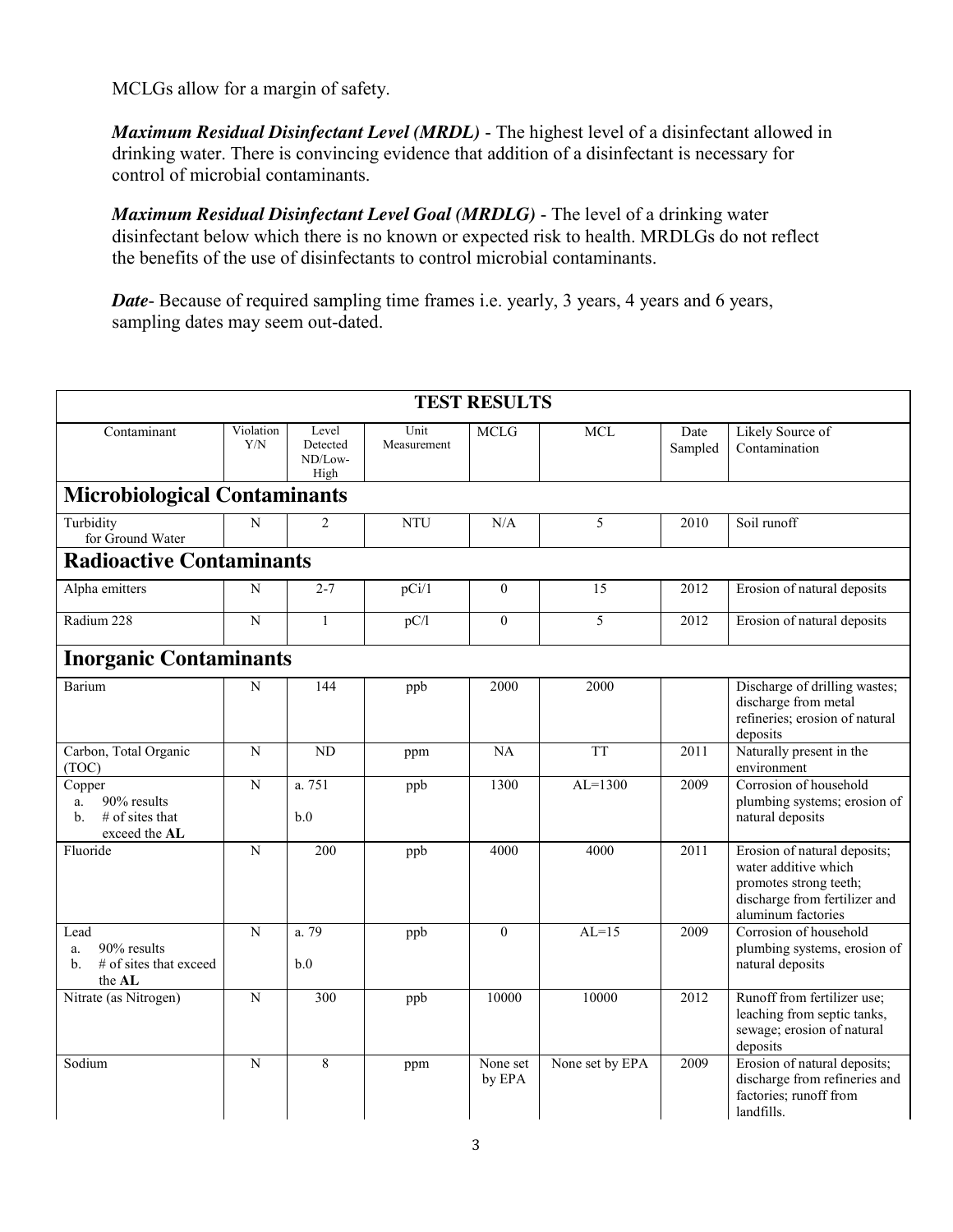| Sulfate                                                                                                                                                     | N |     | ppm | $1000*$  | $1000*$  | 2009 | Erosion of natural deposits;  |
|-------------------------------------------------------------------------------------------------------------------------------------------------------------|---|-----|-----|----------|----------|------|-------------------------------|
|                                                                                                                                                             |   |     |     |          |          |      | discharge from refineries and |
|                                                                                                                                                             |   |     |     |          |          |      | factories; runoff from        |
|                                                                                                                                                             |   |     |     |          |          |      | landfills, runoff from        |
|                                                                                                                                                             |   |     |     |          |          |      | cropland                      |
| TDS (Total Dissolved                                                                                                                                        | N | 154 | ppm | $2000**$ | $2000**$ | 2009 | Erosion of natural deposits   |
| solids)                                                                                                                                                     |   |     |     |          |          |      |                               |
| *If the sulfate level of a public water system is greater than 500 ppm, the supplier must satisfactorily demonstrate that: a) no better water is available, |   |     |     |          |          |      |                               |
| and b) the water shall not be available for human consumption from commercial establishments. In no case shall water having a level above 1000              |   |     |     |          |          |      |                               |
| ppm be used.                                                                                                                                                |   |     |     |          |          |      |                               |
| **If TDS is greater than 1000 ppm the supplier shall deomonstrate to the Utah Drinking Water Board that no better water is available. The Board             |   |     |     |          |          |      |                               |
| shall not allow the use of an inferior source of water if a better source is available.                                                                     |   |     |     |          |          |      |                               |
| <b>Disinfection By-products</b>                                                                                                                             |   |     |     |          |          |      |                               |
| <b>TTHM</b>                                                                                                                                                 | N | 4   | ppb | $\Omega$ | 80       | 2011 | By-product of drinking water  |
| Total trihalomethanes]                                                                                                                                      |   |     |     |          |          |      | disinfection                  |

| <b>SIGNIFICANT DEFICIENCIES</b>            |                    |                                                                 |  |  |  |  |
|--------------------------------------------|--------------------|-----------------------------------------------------------------|--|--|--|--|
| <b>QUOTE TO SIG DFICIENCY FROM IPS</b>     | <b>SURVEY DATE</b> | <b>ACTION PLAN</b>                                              |  |  |  |  |
| <b>Disinfection Process not Continuous</b> | 10/19/2009         | Working with the Utah Division of Drinking<br>Water to resolve. |  |  |  |  |
| <b>Unprotected Cross Connection</b>        | 10/19/2009         | Working with DDW Staff to correct this<br>problem               |  |  |  |  |

If present, elevated levels of lead can cause serious health problems, especially for pregnant women and young children. Lead in drinking water is primarily from materials and components associated with service lines and home plumbing. Pine Meadow is responsible for providing high quality drinking water, but cannot control the variety of materials used in plumbing components. When your water has been sitting for several hours, you can minimize the potential for lead exposure by flushing your tap for 30 seconds to 2 minutes before using water for drinking or cooking. If you are concerned about lead in your water, you may wish to have your water tested. Information on lead in drinking water, testing methods, and steps you can take to minimize exposure is available from the safe Drinking Water Hotline or at http://www.epa.gov/safewater/lead.

As you can see by the table, our system had no violations. We're proud that your drinking water meets or exceeds all Federal and State requirements. We have learned through our monitoring and testing that some constituents have been detected. The EPA has determined that your water IS SAFE at these levels.

All sources of drinking water are subject to potential contamination by constituents that are naturally occurring or man made. Those constituents can be microbes, organic or inorganic chemicals, or radioactive materials. All drinking water, including bottled water, may reasonably be expected to contain at least small amounts of some contaminants. The presence of contaminants does not necessarily indicate that the water poses a health risk. More information about contaminants and potential health effects can be obtained by calling the Environmental Protection Agency's Safe Drinking Water Hotline at 1-800-426-4791.

MCLs are set at very stringent levels. To understand the possible health effects described for many regulated constituents, a person would have to drink 2 liters of water every day at the MCL level for a lifetime to have a one-in-a-million chance of having the described health effect.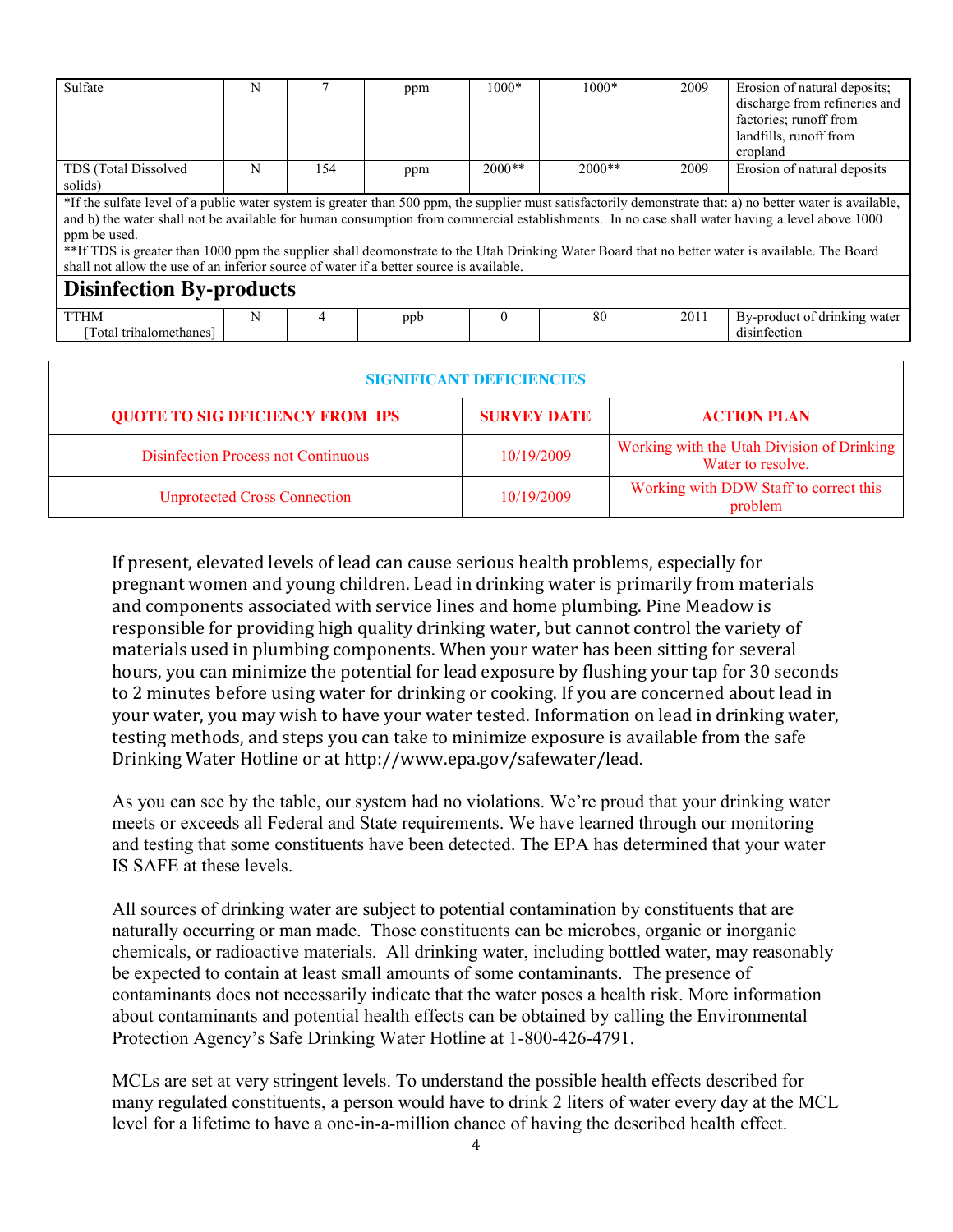**Nitrates**: As a precaution we always notify physicians and health care providers in this area if there is ever a higher than normal level of nitrates in the water supply.

**Lead**: Lead in drinking water is rarely the sole cause of lead poisoning, but it can add to a person's total lead exposure. All potential sources of lead in the household should be identified and removed, replaced or reduced.

Some people may be more vulnerable to contaminants in drinking water than the general population. Immuno-compromised persons such as persons with cancer undergoing chemotherapy, persons who have undergone organ transplants, people with HIV/AIDS or other immune system disorders, some elderly, and infants can be particularly at risk from infections. These people should seek advice from their health care providers about drinking water. EPA/CDC guidelines on appropriate means to lessen the risk of infection by cryptosporidium and other microbiological contaminants are available from the Safe Drinking Water Hotline (800-426-4791).

We at Pine Meadow work around the clock to provide top quality water to every tap. We ask that all our customers help us protect our water sources, which are the heart of our community, our way of life and our children's future.